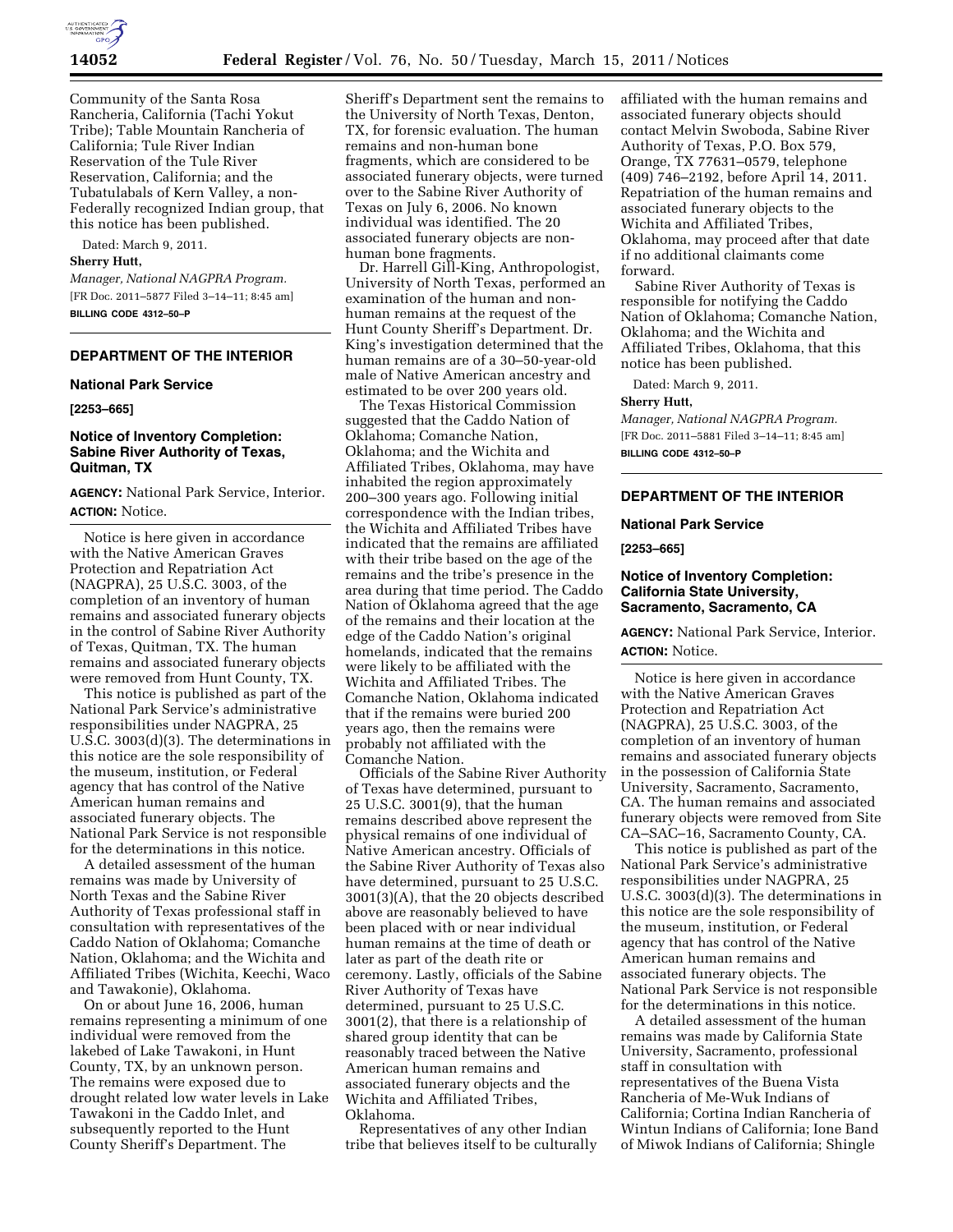Springs Band of Miwok Indians, Shingle Springs Rancheria (Verona Tract), California; and United Auburn Indian Community of the Auburn Rancheria of California, as well as the non-Federally recognized Indian groups of the El Dorado Miwok Tribe and Nashville-El Dorado Miwok. The Wilton Rancheria, California, and Yocha Dehe Wintun Nation, California (formerly the Rumsey Indian Rancheria of Wintun Indians of California) were also contacted, but did not participate in consultation on the human remains and associated funerary objects described in this notice.

At an unknown time in the 1930s, human remains representing a minimum of four individuals were removed from private property on Site CA–SAC–16, in Sacramento County, CA. The human remains were in the possession of Anthony Zallio, the collector. In 1951, the human remains, along with the rest of the Zallio Collection, were donated to Sacramento State College (now California State University, Sacramento). No known individuals were identified. No associated funerary objects are present.

In 1953, human remains representing a minimum of two individuals were removed from private property on Site CA–SAC–16, in Sacramento County, CA, during an excavation project. Faculty and students from Sacramento State College conducted the excavation. One additional individual is either missing from the collection or was not collected from the field. No known individuals were identified. The 583 associated funerary objects are 545 beads, 5 bags of debitage, 17 bags of faunal material, 2 modified faunal bones, 8 ornaments, and 6 projectile points. Eight additional associated funerary objects (three beads and five projectile points) are missing.

From 1961 to 1971, human remains representing a minimum of 89 individuals were removed from private property on Site CA–SAC–16, in Sacramento County, CA, during an excavation project. Faculty and students from American River College conducted the salvage excavation. The collection was later transferred to California State University, Sacramento. Seven additional individuals are either missing or were not collected from the field. No known individuals were identified. The one associated funerary object is a baked clay net sinker. Eight additional associated funerary objects (seven beads and one projectile point) are missing.

In 1971, human remains representing a minimum of 26 individuals were removed from private property on Site CA–SAC–16, in Sacramento County,

CA, during a salvage excavation project. Faculty and students from Sacramento State College conducted the salvage excavation. Thirteen additional individuals are either missing or were not collected from the field. No known individuals were identified. The 2,867 associated funerary objects are 2 bone awls, 22 bags of baked clay, 2,747 beads, 1 bone tube, 3 bags of carbonized material, 12 bags of debitage, 17 bags of faunal material, 1 piece of glass, 8 bags of grave fill, 2 pieces of metal, 10 modified faunal bones, 29 ornaments, 6 projectile points, 6 stone tools, and 1 whistle. Thirty-two additional associated funerary objects (4 bone awls, 2 bags of baked clay, 2 beads, 1 biface, 1 bone tube, 1 bag of carbonized material, 1 bag of debitage, 15 bags of faunal material, 2 fire cracked rocks, 2 modified faunal bones, and 1 whistle) are missing.

In 1990, human remains representing two individuals were removed from Site CA–SAC–16, in Sacramento County, CA, during a test excavation project. The Far Western Anthropological Research Group Inc. conducted the test excavation. In 1991, the remains were deposited at the university. No known individuals were identified. No associated funerary objects are present.

The artifact types and burial practices observed at Site CA–SAC–16 indicate that it was first occupied during the Middle Horizon, and was inhabited into the Historic Period. The presence of rough disk *Olivella* beads and glass trade beads associated with the Hudson Bay fur trappers suggests that some burials may date to the 1830s, when an epidemic attributed to malaria spread among Native populations along the Sacramento River. The lack of archaeological and historical evidence for occupation of the site after the epidemic provides circumstantial support that the site was abandoned at this time. The surviving occupants of the site may have joined with neighboring groups to the south (in the vicinity of Sacramento), to the north (Verona), and to the east (in the foothills).

Archeological evidence indicates that the lower Sacramento Valley and Delta regions were continuously occupied since at least the Early Horizon (5550– 550 B.C.). Cultural changes indicated by artifact typologies and burial patterns, historical linguistic evidence, and biological evidence reveal that the populations in the region were not static, with both *in situ* cultural changes and migrations of outside populations into the area. Linguistic evidence suggests that ancestral-Penutian speaking groups related to modern day

Miwok, Nisenan, and Patwin groups occupied the region during the Middle (550 B.C.–A.D. 1100) and Late (A.D. 1100—Historic) Horizons, with some admixing between these groups and Hokan-speaking groups that occupied the region at an earlier date. The genetic data suggests that the Penutians may have arrived later than suggested by the linguistic evidence.

Geographical data from ethnohistoric and ethnographic sources indicate that the site was most likely occupied by Nisenan-speaking groups at the beginning of the Historic Period, while Patwin-speakers occupied the valley west of the Sacramento River and Miwok-speakers resided south of the American River. Ethnographic data and expert testimony from the tribal representatives support the high level of interaction between groups in the lower Sacramento Valley and Delta regions that crosscut linguistic boundaries. Historic population movements resulted in an increased level of shifting among populations, especially among the Miwok and Nisenan, who were impacted by disease and Euro-American activities relating to Sutter's Fort and later gold-rush activities.

In summary, officials of California State University, Sacramento, together with the University's College of Social Sciences and Interdisciplinary Studies Committee on Native American Graves Protection and Repatriation Act Compliance (SSIS NAGPRA Committee), reasonably believe that the ethnographic, historical, and geographical evidence indicates that the historic burials and cultural items recovered from Site CA–SAC–16 are most closely affiliated with contemporary descendants of the Nisenan, and have more distant ties to neighboring groups, such as the Plains Miwok. Furthermore, the earlier cultural items from the Middle and Late Horizons share cultural relations with the Nisenan and Plains Miwok based on archeological, biological, and historical linguistic evidence.

Officials of California State University, Sacramento, have determined, pursuant to 25 U.S.C. 3001(9), the human remains described above represent a minimum of 123 individuals of Native American ancestry. Officials of California State University, Sacramento, also have determined, pursuant to 25 U.S.C. 3001(3)(A), that the 3,451 objects described above are reasonably believed to have been placed with or near individual human remains at the time of death or later as part of the death rite or ceremony. Lastly, officials of California State University, Sacramento,